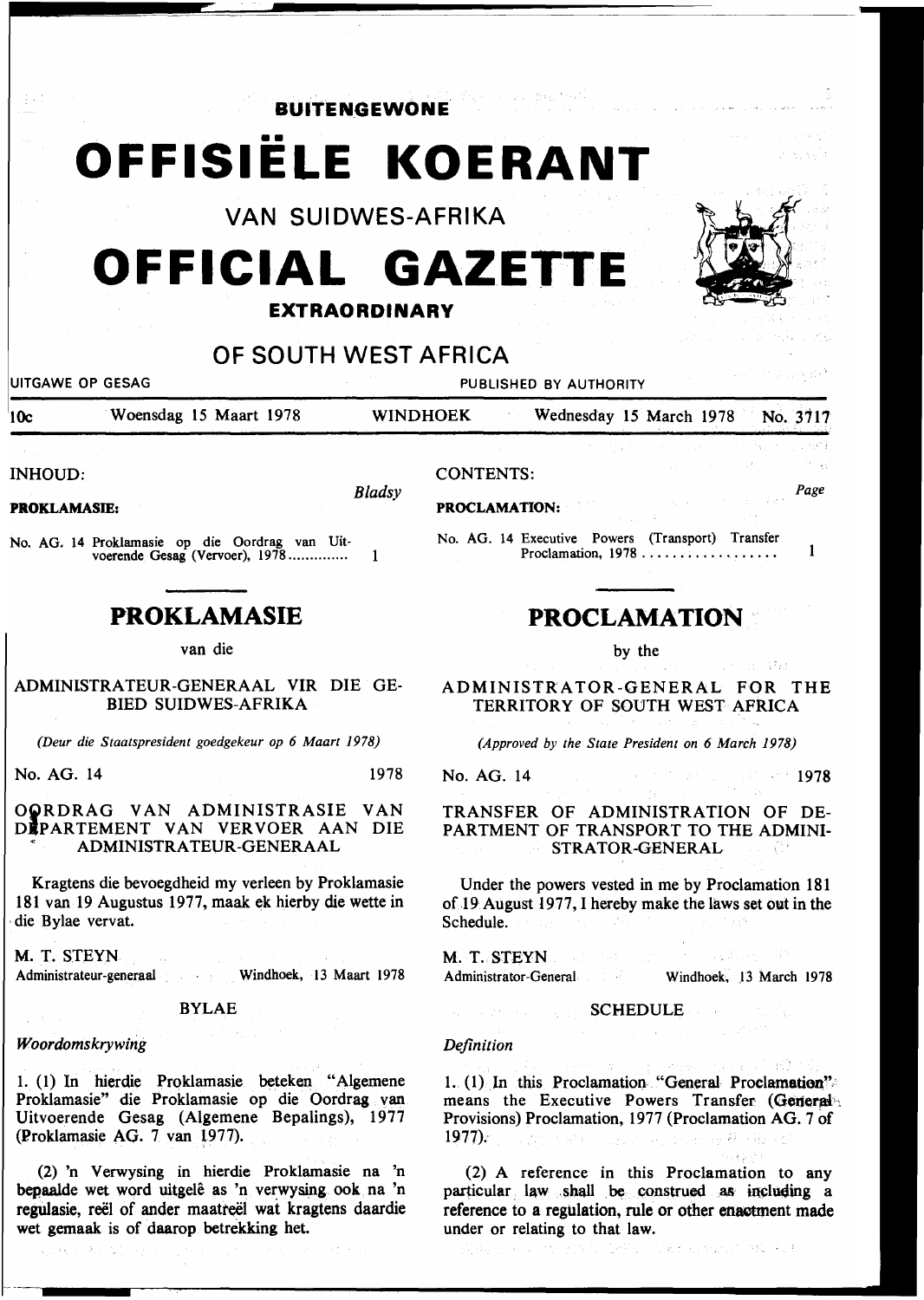*Oordrag van administrasie van Departement van Vervoer* 

2. Ondanks andersluidende bepalings van enige ander wet maar. behoudens die bepalings van hierdie Proklamasie en die Algemene Proklamasie, word die administrasie van die sake van die gebied Suidwes-Afrika met betrekking tot 'n aangeleentheid wat by die inwerkingtreding van hierdie Proklamasie deur die Minister van Vervoer van die Republiek van Suid-Afrika in die Departement van Vervoer geadministreer word, deur die Administrateur-generaal behartig.

#### *Toepassing van wette*

3. (1) Die bepalings van subartikel (1) van artikel 3 van die Algemene Proklamasie is, sonder om afbreuk te doen aan die bepalings van subartikel (2) van daardie artikel, nie van toepassing nie op  $-$ 

- (a) artikel 5 van die Wet op Lugvervoer, 1946 (Wet 17 van 1946);
- (b) artikel 2(2) van die Wet op Lugdienste, 1949 (Wet 51 van 1949);
- (c) die Handelskeepvaartwet, 1951 (Wet 57 van 1951);
- (d) artikel  $3(1)(b)$  en (2), en, vir sover dit betrekking het op 'n ongeluk van Suid~Afrikaanse lugvaartuie wat buite die gebied gebeur het, artikel 12 van die Lugvaartwet, 1962 (Wet 74 van 1962);
- (e) die Wet op Voorkoming en Bestryding van die See deur Olie, 1971 (Wet 67 van 1971);
- (f) die Wet op Nasionale Verkeersveiligheid, 1972 (Wet 9 van 1972);
- (g)) die Wet op Verpligte Motorvoertuig-~~.!:~ekering, 1972 (Wet 56 van 1972);
	- (h) artikel 15 van die Wysigingswet op Lugdienste, 1973 (Wet 43 van 1973);
	- (i) die verwysing na die Republiek in die Wet op Padvervoer, 1977 (Wet 74 van 1977).

(2) Ondanks die bepalings van artikel  $3(1)(c)$  van die Algemene Proklamasie, word die verwysing na die Republiek in  $-$ 

- (a) die Wet op Lugvervoer, 1946 (Wet 17 van 1946);
- (b) die Wet op Lugdienste, 1949 (Wet 51 van where  $(1949)$ ;
	- (c) die Lugvaartwet, 1962 (Wet 74 van 1962);

*Transfer of administration of Department of Transport* 

2. Notwithstanding anything to the contrary contained in any other law but subject to the provisions of this Proclamation and the General Proclamation, the administration of the affairs of the territory of South West Africa in relation to any matter which at the commencement of this Proclamation is administered by the Minister of Transport of the Republic of South Africa in the Department of Transport, shall be carried on by the Administrator-General.

#### *Application of laws*

3. (1) The provisions of subsection (1) of section 3 of the General Proclamation shall, without detracting from the provisions of subsection (2) of that section, not apply to  $-$ 

- (a) section *5* of the Carriage by Air Act, 1946 (Act 17 of 1946);
- (b) section 2(2) of the Air Services Act, 1949 (Act 51 of 1949);
- (c) the Merchant Shipping Act, 1951 (Act 57 of 1951);
- (d) section  $3(1)(b)$  and (2), and, in so far as it relates to any accident of South African aircraft occurring outside the territory, section 12 of the Aviation Act, 1962 (Act 74 of 1962);
- (e) the Prevention and Combating of Pollution of the Sea by Oil Act, 1971 (Act 67 of 1971);
- (f) the National Road Safety Act, 1972 (Act 9 of 1972);
- (g) the Compulsory Motor Vehicle Insurance Act, 1972 (Act 56 of 1972);
- (h) section 15 of the Air Services Amendment Act, 1973 (Act 43 of 1973);
- (i) the reference to the Republic in the Road Transportation Act, 1977 (Act 74 of 1977).

(2) Notwithstanding the provisions of section  $3(1)(c)$ of the General Proclamation, the reference to the Republic in  $-$ 

- (a) the Carriage by Air Act, 1946 (Act 17 of 1946);
- (b) the Air Services Act, 1949 (Act 51 of 1949);
- (c) the Aviation -Act, 1962 (Act 74 of 1962);

 $\sum_{i=1}^{n}$ 

,. •

light the control of the control of the control of the control of the control of the control of the control of